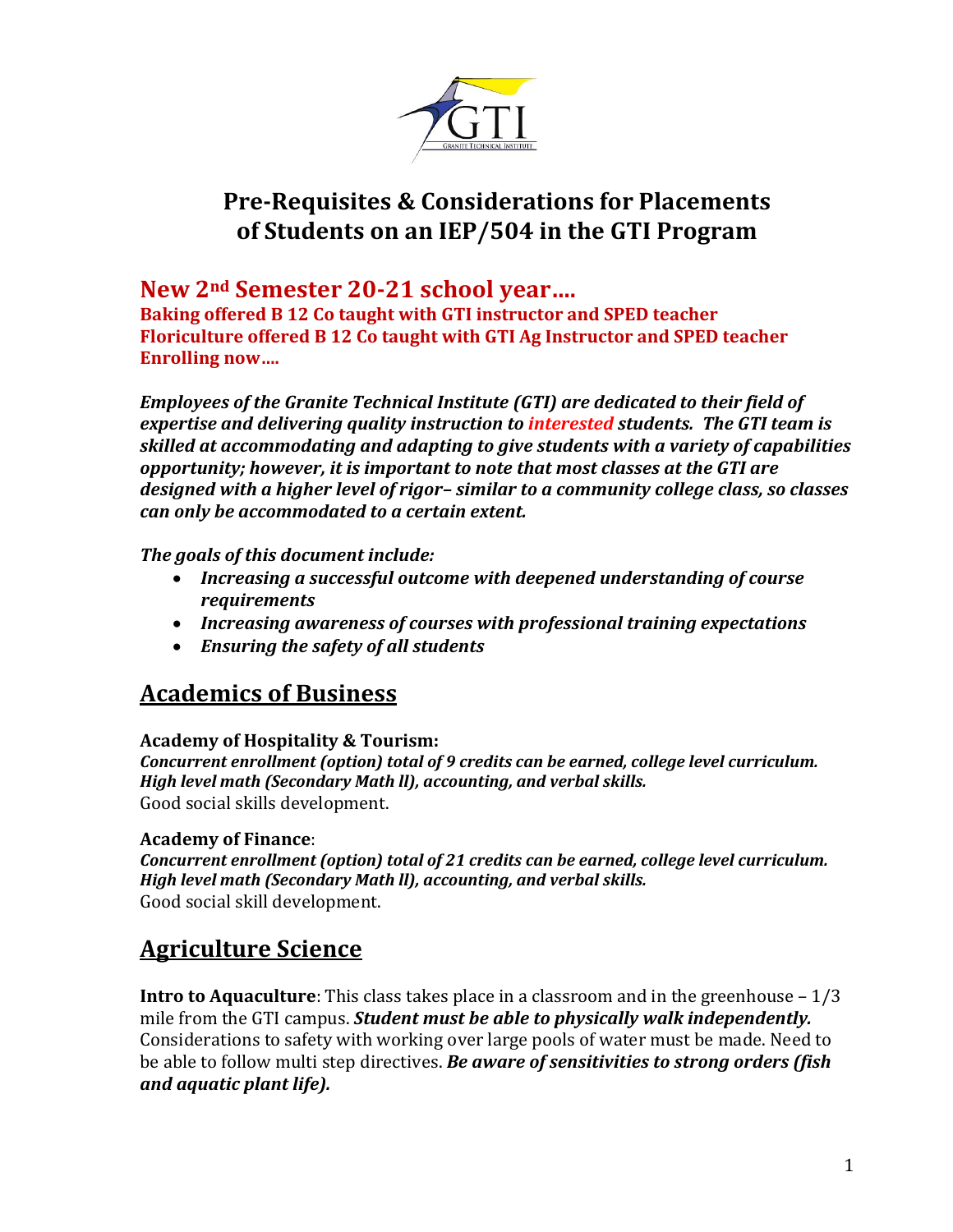**Animal Science I**: Students work independently and must be able to follow multi step directions. Students are trusted with the follow through of animal caretaking and should have the ability to practice independent, responsible behavior at an off-campus setting. Students must be willing to work outside in various weather conditions. Once a week travel is required to Wheeler Farm. *Must be able to work independently on assignments at the farm.*

## **Biology Agricultural Science (BioAg):**

## *Fulfills Biology Graduation Credit.*

Must be able to work independently in the greenhouse and physically be able to walk back and forth from the greenhouse

**Floriculture and Greenhouse Management:** This class is located in the greenhouse – 1/3 mile from the GTI campus and in the Blue Agriculture Relo on Main Street. *Student must be able to physically walk to the greenhouse independently.* Must show an interest in working with plants, soil, and floral design.

**Equine Science:** Will be working in close quarters with horses in stalls. Cleaning stalls (shoveling) is expected. Ability to independently follow multi step directions. Trusted with the follow through of animal caretaking. *Student must be able to practice independent, responsible behavior at an off-campus setting and willing to work outside in various weather conditions.* 

## **Intro to Horticulture:**

*Recommended Prerequisite: Floriculture Concurrent enrollment (mandatory), college level curriculum.*  Must exhibit college readiness skills.

## **Landscape Management/Nursery Operation:**

*Recommended Prerequisite: Floriculture and Greenhouse Management*  Need to express a strong interest in managing a greenhouse. Good social skill development.

## **Veterinary Assistant:**

## *Required Prerequisite: Animal Science and/or Equine Science*

Need to feel comfortable handling various animals. Need to be able to independently follow through with multi-step directives.

# **Aviation Professional Pilot Program**

## **Required: High level of skills in Math, Physics, Science and problem solving**

All aviation courses are concurrent enrollment (mandatory), **college level curriculum.** Accommodations are limited based on the mechanics and skills needed to operate an airplane. Before enrolling a student, the question needs to be presented if the student shows the potential judgment and ability to fly an airplane safely. (*Would you be comfortable being in a plane that this student is operating?*)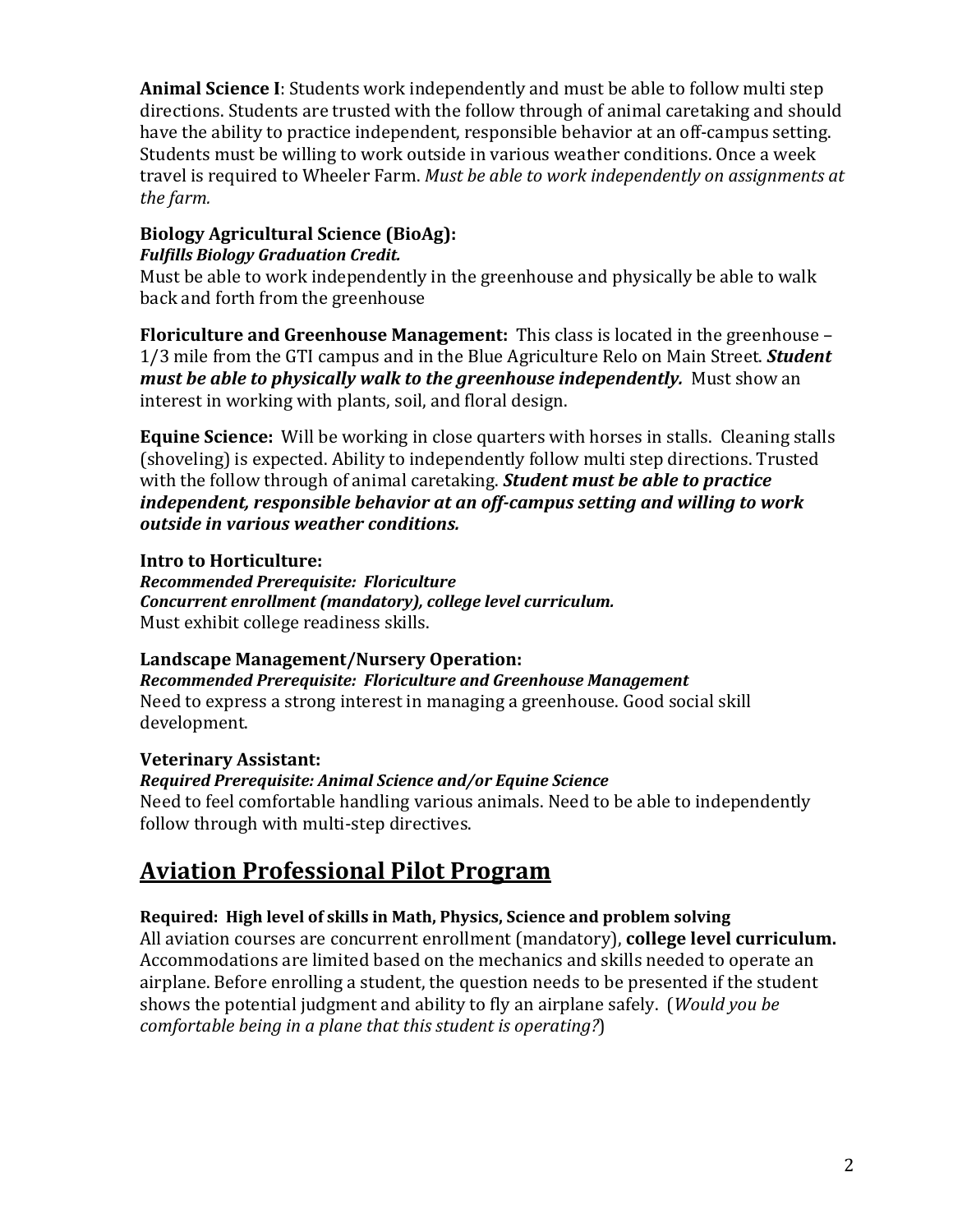# **Biotechnology/Biomanufacturing**

**Biotech Research:** *Prerequisite: Successful completion of Biology. Concurrent enrollment (mandatory), college level curriculum.*  Lab work.

**Biomanufacturing 1 & 2:**

*Recommended Prerequisite: Biotech/Manufacturing and Secondary Math ll* **College level curriculum.** Lab work. Must express an interest in working with the research and development of medications, cosmetics, and biofuels.

# **Construction Trades**

*Electrical Trades: Concurrent enrollment (option). Recommended Prerequisites: Homebuilding and Construction Trades Foundation*- *unless a strong interest. High level math (Secondary Math II or higher)*

## **Home Building (Residential Carpentry):**

*Concurrent enrollment (option).* 

Ability to practice independent, responsible behavior at an off-campus setting. Students will handle dangerous machinery. Some body limitations (good physical movement needed to complete required tasks).

## **Plumbing:**

*Concurrent enrollment (option). Recommended Prerequisite: Homebuilding and Construction Trades--unless a strong interest.* 

*High level math (Secondary Math II or higher)*

## **Construction Trades Foundation:**

This class will be building relocatable classrooms for Granite schools. Need to be able to walk off campus independently for 1/3 mile, follow multi-step directions, and be low behavior risk; trusted with potentially dangerous machinery. Some body limitations (good physical movement is needed to complete required tasks).

## **Construction Technology:**

*Recommended Prerequisite: Construction Trades Foundation*  Good introduction to the construction trades industry.

# **Cosmetology/Barbering**

Cosmetology/Barbering is **no longer offered through Granite District GTI**. Students are welcome to independently register through Tooele Applied Technical College (TACT) of Davis Applied Technical College (DACT), classes free of charge while an enrolled Granite District student. CTE credit can be offered. The student's school counselor can provide more information.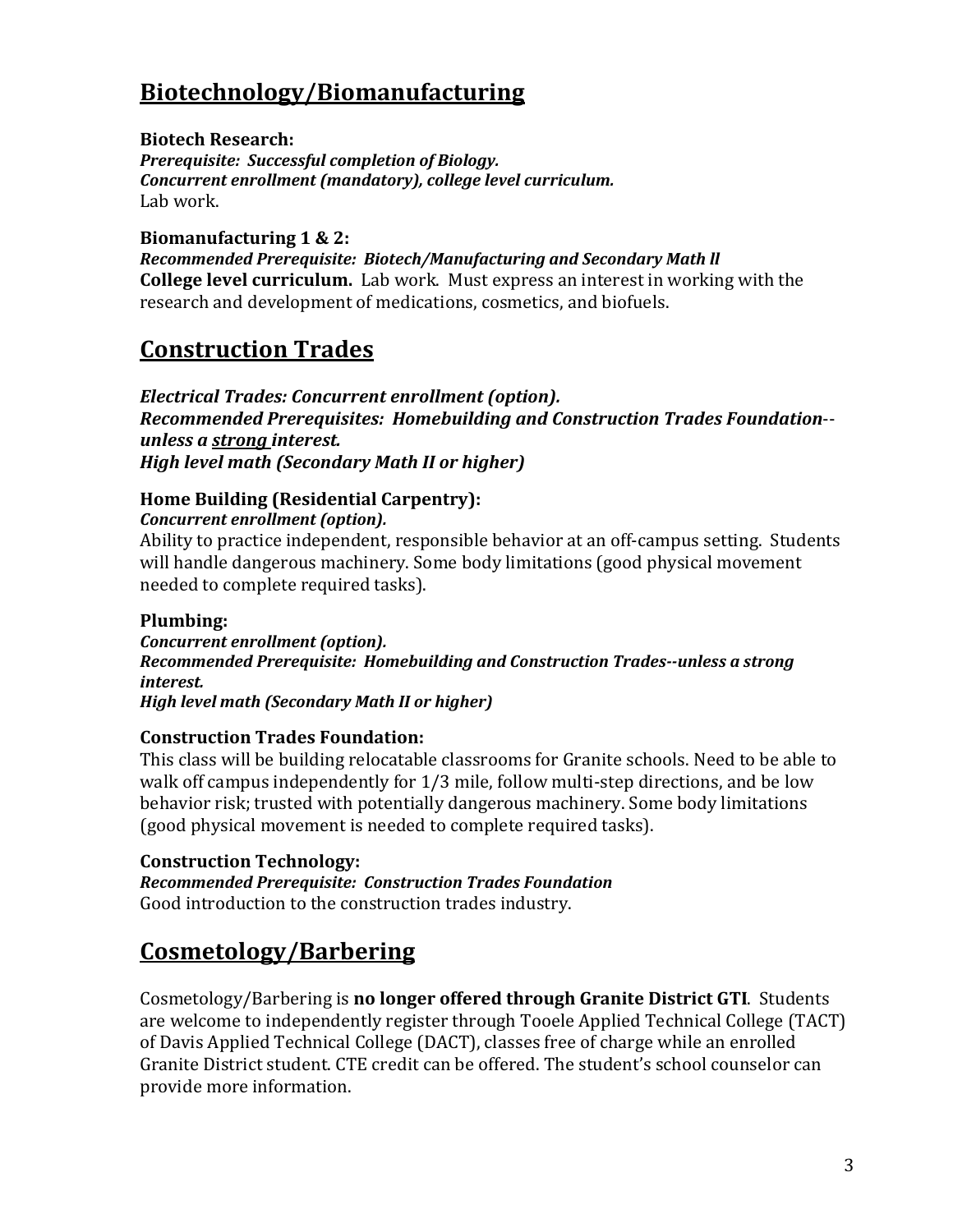# **Culinary Arts**

## **Chef Prep/ PROSTART I:**

*Required prerequisite: Foods and Nutrition I or II at home school Recommended Prerequisite: The Food Service/Culinary Arts (Occupational Foods)* PROSTART classes are set up to primarily learn how to run a restaurant and there is **not a focus on cooking food**. **Higher level of reading is required for curriculum.** Must have a social security number in order to qualify for certificate.

## **Chef Prep/PROSTART II:**

*Required prerequisite: Food and Nutrition I or II at the home school Recommended Prerequisite: The Food Service/Culinary Arts (Occupational Foods)* PROSTART classes are primary learning how to run a restaurant and there is **not a focus on cooking. Higher level of reading is required for curriculum.** Must have a social security number in order to qualify for certificate.

## **Food Service/Culinary Arts (Occupational Foods):**

*Required prerequisite: Foods I or Food II at the home school before enrollment.* This is a good prerequisite to the PROSTART and Entrepreneurship classes and a good introductory course to the food service industry.

# **Health Science Technology**

**\*\* Students are recommended to take: 1) Intro to Health Science & Technology, then 2) Medical Terminology before enrolling in any specialty medical/dental classes.** 

## **Certified Nurse Assisting:**

## *Recommended prerequisite: Medical Terminology*

The student needs to show the potential to have a reasonable chance of passing the state certification test. Needs to demonstrate good skills in memorization, understanding concepts, follow multi-step directives, people skills, and teamwork. The student needs to understand that they will be taking care of the needs of other people (toileting, etc) and have the maturity to do so.

**Dental Assisting I:** Need to demonstrate the ability to memorize basic concepts, follow multi step directives, and display good people skills. The student needs to understand that they will be taking care of the needs of other people's dental hygiene (teeth cleaning) and have the maturity to do so.

## **Dental Assisting II:**

## *Required Prerequisite: Dental Assisting I*

Students need to demonstrate the ability to memorize basic concepts, follow multi step directives, and display good people skills. The student needs to understand that they will be taking care of the needs of other people's dental hygiene (teeth cleaning) and have the maturity to do so. Students sign up for DA1 and DA2 and the same time.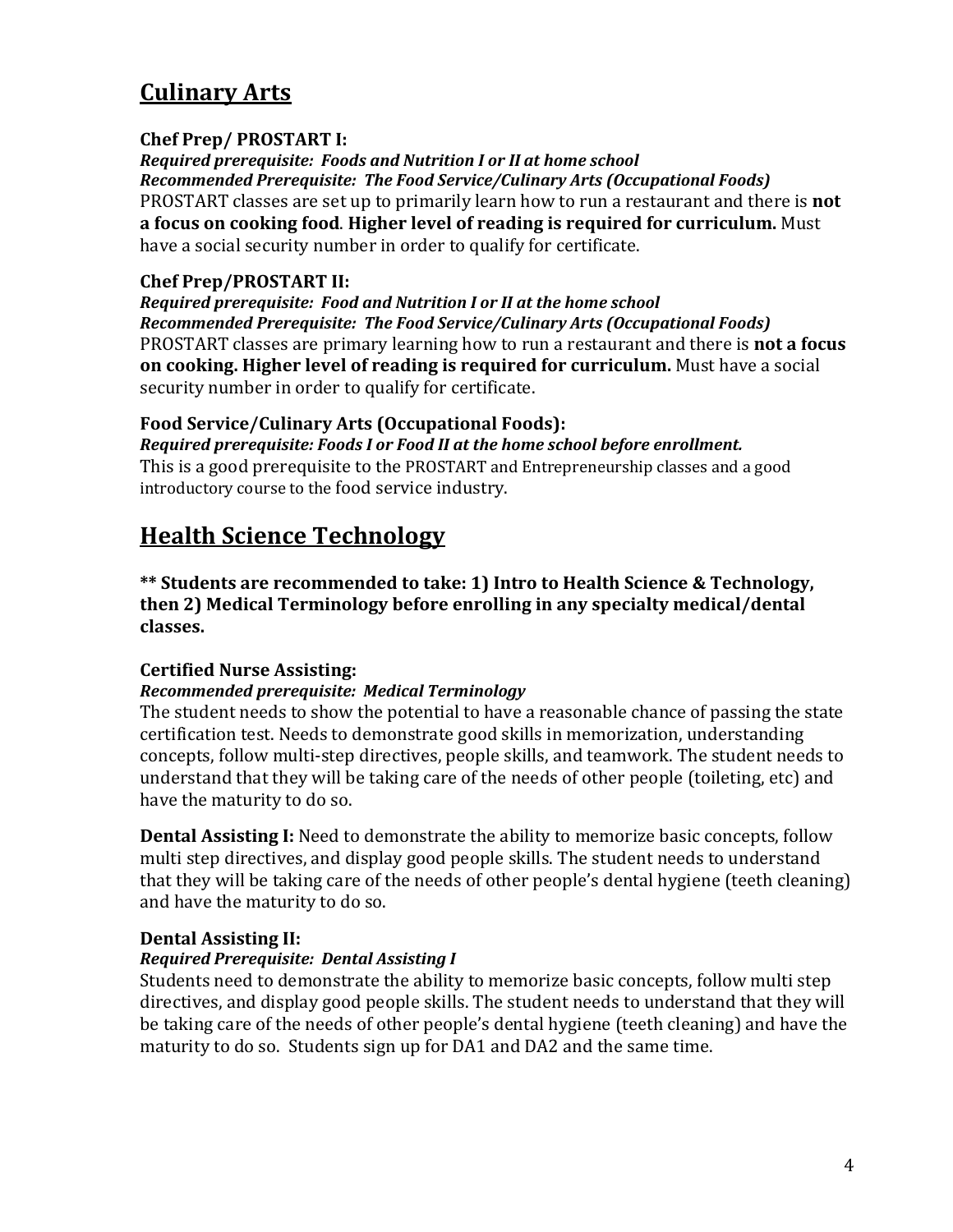## **EMS (Emergency Medical Services):**

*Concurrent Enrollment (option).* If interested in the health science field, this is a good introduction course. This course can be combined (taken the same time) with Intro to Health Science and Technology. This course is similar to an intensive first aid class.

## **EMT Emergency Medical Technician: 12th grade only**

## *Prerequisite: Successful completion of Secondary Math III as well as English classes. Concurrent Enrollment (option) 10 Credits with SLCC.*

The student needs to show the potential to have a good chance of passing the state certification test and have a social security number. **College level reading curriculum**, high level memorization and problem-solving skills. Needs to demonstrate the ability to follow a multi-step directive and work well as a team. Student must be motivated and interested in driving an ambulance and show the potential proficiency and maturity in handling themselves well during a medical emergency.

## **Exercise Science/Sports Medicine:**

#### *Required Prerequisites: Successful completion of Secondary Math II as well as grade level English classes. Concurrent enrollment (option) through UVU.*

College level reading curriculum, high level memorization and problem-solving skills. Needs to demonstrate the ability to follow a multi-step directive and work well as a team.

## **Intro to Health Science & Technology:**

This is a good introduction course to all medical/dental related courses.

## **Medical Assisting:**

#### **Taken 12th grade year only.** *This is one of the most rigorous courses offered at the GTI. Required: Successful completion of Secondary Math III as well as proficiency in grade level English.*

The student needs to show the potential to have a good chance of passing the state certification test and have a social security number. **College level reading curriculum**, high level memorization and problem-solving skills. Needs to demonstrate the ability to follow a multi-step directive independently and work well as a team. Student must have maturity to potentially handle themselves well during a medical emergency, as well as to handle bodily fluids (urine, blood, etc).

## **Medical Anatomy & Physiology:**

## *Recommended Prerequisite: Medical Terminology*

Student must have a strong interest in the body systems and feel comfortable with dissection. *Recommended for those interested in exploring a medical career pathway.* Must be able to complete college level reading and curriculum and possess high science and math abilities.

## **Medical Terminology:**

## *Concurrent Enrollment (option)*

This is a recommended prerequisite for all other medical/dental specialty courses. **Students must read near or at grade level**. High memorization skills required (up to 300+ medical terms to be memorized), including learning roots, prefixes, and suffixes for over 11,000 medical terms.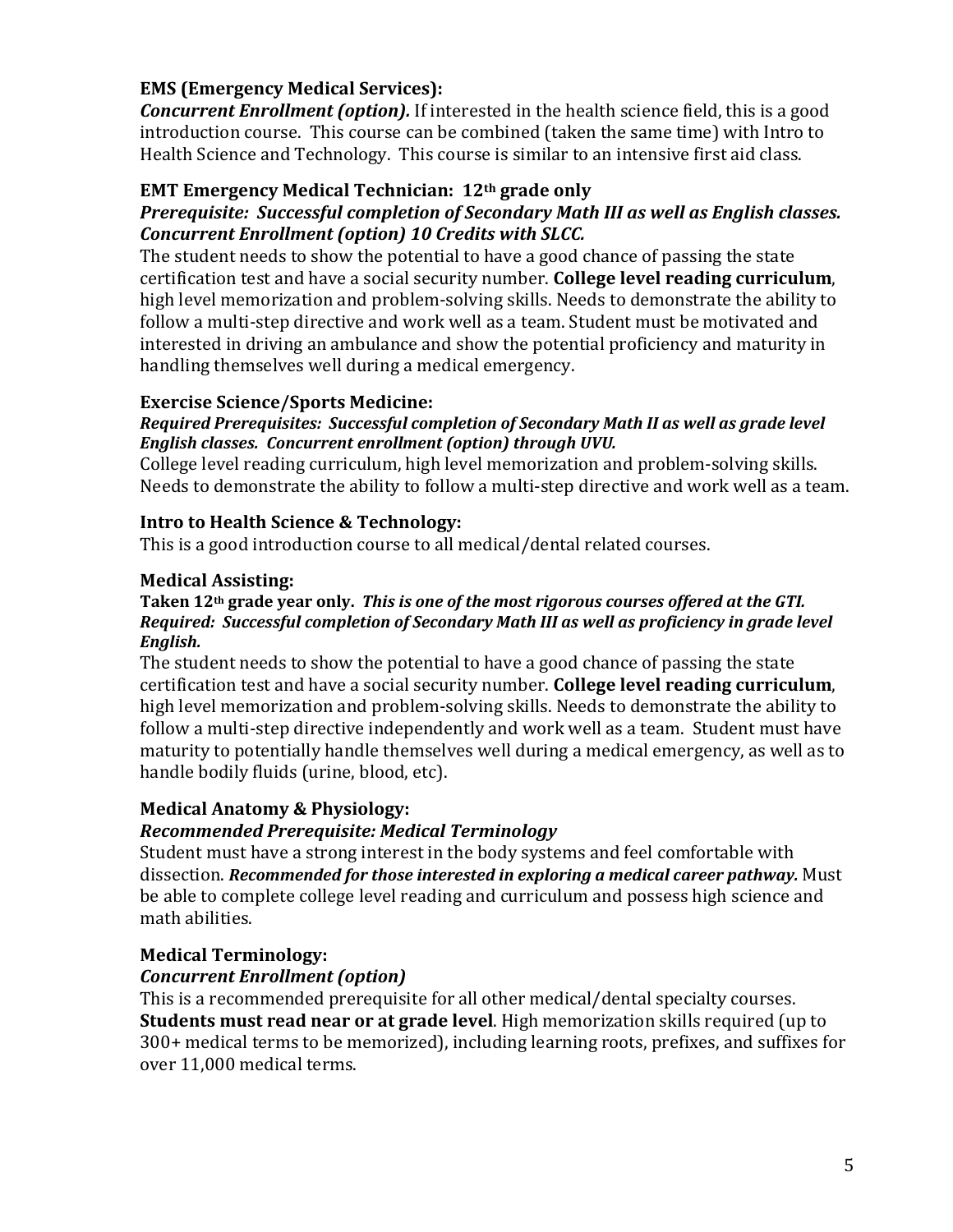## **Pharmacy Technician:**

*Required Prerequisite: Medical Terminology & successful completion for Secondary Math III* College level curriculum and vast memorization needed. The student needs to show the potential to have a good chance of passing the state certification test and have a social security number. Student must exhibit high motivation to go in to the field and potential capabilities of maintaining a B average. *To pass the state test, students must also successfully complete a 180 hour externship in addition to coursework.*

## **Physical Therapy:**

*Recommended: Complete Biology with at least a C or higher before registering.* This is a good introduction to the field of Physical Therapy and Physical Therapy Assisting, and Sports Trainer. Student must show the potential to demonstrate responsible behavior and maturity for off-campus job shadowing. It is suggested that the

student pass Biology with at least a C prior to class registration.

# **Information Technology**

## **Computer Programming I:**

This is a web development class with rigorous programing expectations. Must display a good ability to work on the computer independently, as well as some partner work. This is math based (coding) and must demonstrate the ability to think mathematically.

## **Computer Programming 2/Mobile Apps:**

## *Required Prerequisite: Computer Programming I*

Must have strong desire to computer program and learning the JAVA programming language.

## **Computer Programming Projects:**

*Required Prerequisites: Computer Programming I & II or or Advanced Web Development.*  Completion of a home school graphics class is also suggested. Students wishing to take this course must make individual arrangements with the instructor.

## **Introduction Web Development:**

*Recommended Prerequisites: Successful completion of high school computer programing classes and graphics class.*  This class is designed for those interested in building web pages. **Advanced Web Development:** *Required Prerequisite: Introduction to Web Development* 

## **Intro to 3D Animation:**

*Successful completion of home school computer programing classes is strongly recommended prior to registration, as well as a home school graphic's class.*  Need to be able to work independently at the computer for long projects without frequent re-direction.

## **Advanced 3D Animation:**

*Required Prerequisite: Intro to 3D Animation*  Good ability to work in small groups on projects.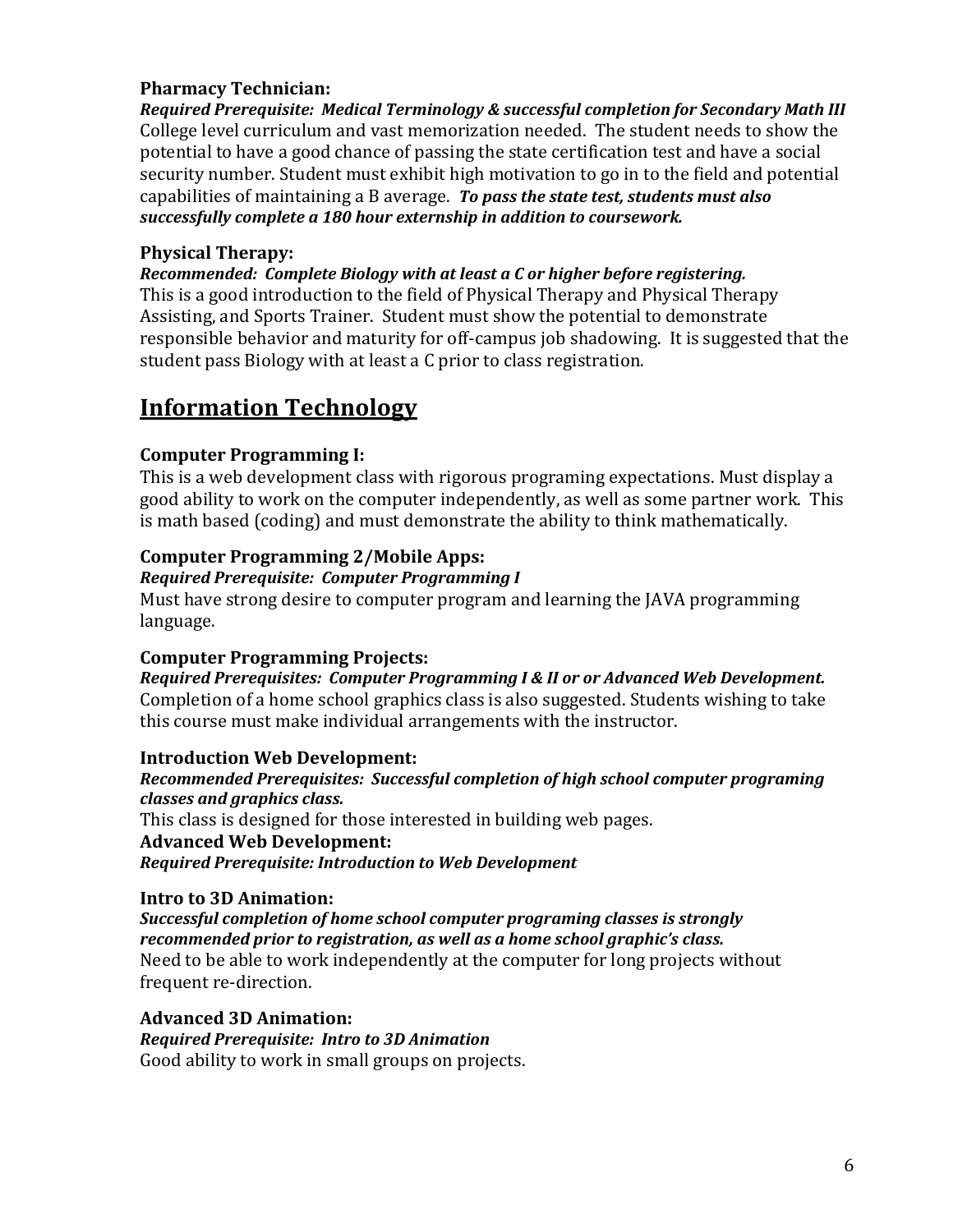## **Digital Media II (Projects class):**

#### *Required Prerequisite: Advanced 3D Animation*

Students wishing to take this course must make individual arrangements with the instructor.

## **Computer Maintenance (A+) Certification:**

#### *Recommended Prerequisite: High school computer programing classes*

This course is essentially taking apart and putting together computers. Students must show the potential capability of passing a state certification test upon course completion. Students need to be able to work independently on a focused task without being a disruption to others. Ability to follow multi-step directives and good focus capabilities is needed.

## **Linux Fundamentals:**

#### *Recommended Prerequisite: Successful completion of high school computer programing classes*

Student expresses a desire to wok with the Linux operating system. This course preps the student to take the state certification exam.

#### **Basic Networking (Network +)/Cisco Networking (CCENT certification):**  *Recommended Prerequisite: Successful completion of high school computer programing classes*

# **Technology & Engineering**

## **Architectural Design 1&2:**

Good math and computer skills needed, with successful completion of math and computer classes in the home school. This encompasses pre-engineering as well as prearchitectural design.

## **Computer Integrated Manufacturing:**

#### *Required Prerequisite: Intro to Engineering Design*

Instructor has to approve prior to registration of class. Students are essentially designing functional items that can be built (robots, electrical devises, etc).

## **Digital Electronics:**

*Recommended Prerequisites: Principals of Engineering and Intro to Engineering Design* Student must express and interest in working with electronic circuits and devices.

#### **Engineering Design and Development (Projects class):**

## *Required Prerequisites: Principals of Engineering, Intro to Engineering Design, and computer Manufacturing*

Instructor must approve prior to registration.

## **Electronics, DC/AC:**

## **Required: High level of math proficiency (math II or higher) and science.**

High interest in working with electricity; including building circuits for electrical devise and be able to focus well for extended amounts of time in a quiet, technical setting.